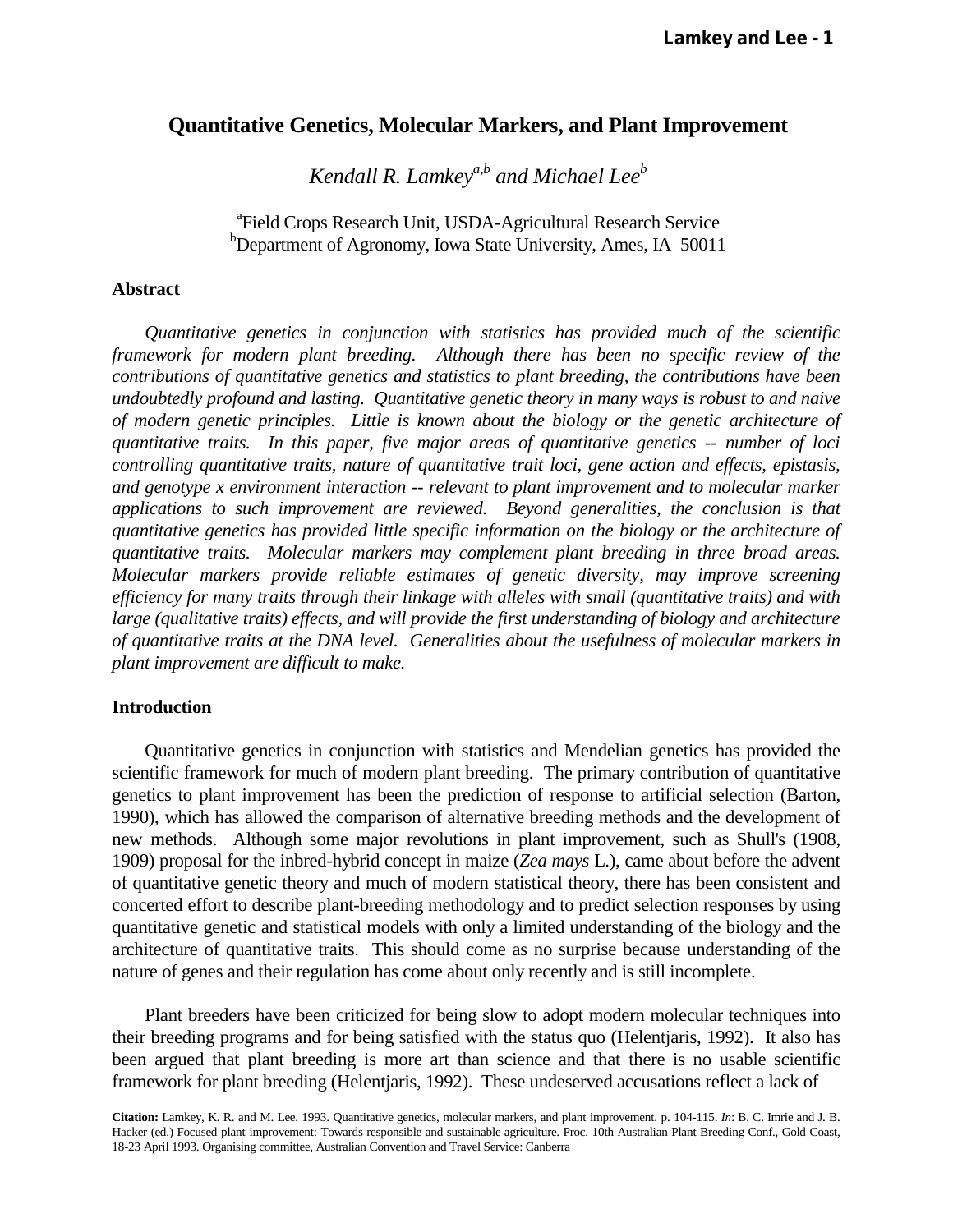understanding of plant breeding, a failure to recognize the enormous contributions of quantitative genetics and statistics to plant improvement (Hallauer and Miranda, 1988; Falconer, 1981), and a failure to recognize the heavy use that plant breeders make of supporting sciences such as agronomy, soil science, plant pathology, entomology, physiology, computer science, etc. Plant breeders also have been plagued with unkept promises of revolutions from allied sciences (Simmonds, 1991) and have justifiably grown weary of newer and bigger promises. Many scientists fail to recognize that plant breeders are heavy users of technology and will adopt rapidly any new technology that can be proved to augment and to improve the efficiency and the cost effectiveness of their breeding programs.

 Although plant breeders have been slow to adopt molecular marker techniques, we believe that breeders have not rejected this technology. There have been several reports of the potential applications of molecular markers to plant improvement (Burr et al., 1983; Helentjaris et al., 1985; Beckman and Soller, 1986), but few reports have analyzed breeding programs in detail to identify applications having the greatest potential. Plant breeding in its simplest form consists of (a) generation of genetic variation through recombination and (b) selection to identify superior recombinants for advancement in the breeding program. All breeding methods share these two steps, but the protocols used within each step are complicated and differ with breeding method, breeding objective, and species (Hallauer, 1990; Fehr, 1987).

 Understanding the application of molecular markers to plant breeding requires a detailed understanding of plant-breeding methodology (resource allocation [economics], progeny testing, reproductive biology [cycle time]), quantitative genetics, and statistics. Knowledge of breeding methodology is required to understand how current cultivars and hybrids are developed. Knowledge of quantitative genetics and statistics is required to understand the theoretical basis of plant-breeding methodology; the design, implementation, and interpretation of plant breeding experiments; and the statistical power required to detect differences among cultivars and hybrids. For the program to be successful, economics of cultivar development must be considered simultaneously with design of the breeding program. These areas represent a vast knowledge base that has expanded over the past 90 years. Many molecular marker experiments conducted today could not have been done without this knowledge base.

 Despite this knowledge base regarding plant and animal improvement, important questions remain intractable or inadequately answered. Plant-breeding methodology is still a long-term process requiring 5 to 10 years to place a new cultivar or hybrid on the market. Improvements still are needed, and molecular markers offer one avenue of achieving them. Our objectives are (1) to review some intractable or inadequately answered questions remaining after four decades of quantitative genetic studies, and (2) to assess how molecular markers can have an effect on these questions and ultimately on plant improvement.

#### **Quantitative genetics and plant improvement**

#### *Current status*

Quantitative genetics had its origin in the controversy, occurring first during the early part of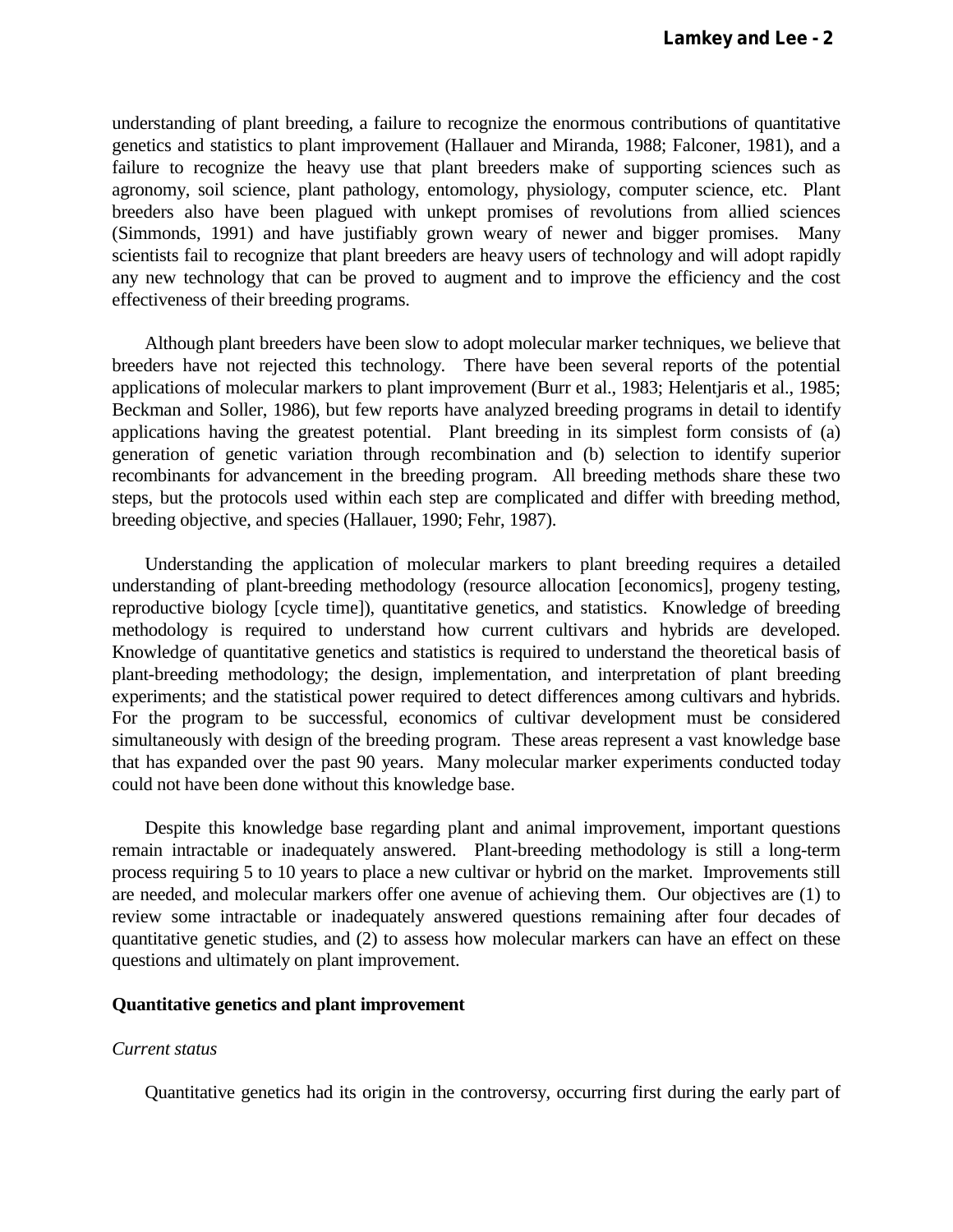this century, regarding whether the continuous variation observed for metric traits could be reconciled with the discrete processes of Mendelian genes and of inheritance laws (Kempthorne, 1977). The foundations of quantitative genetics often are attributed to Fisher (1918), Haldane (summarized 1932), and Wright (1921) (Falconer, 1981). Since 1920, there has been a great expansion of research in quantitative genetics, and numerous books (Pollak et al., 1977; Weir et al., 1988; Hallauer and Miranda, 1988; Falconer, 1981) and conferences have summarized the current status of the science.

 The success of modern plant breeding in improving crops of economic importance is unquestionable and well documented (Fehr, 1984). Several factors, both genetic and nongenetic, have been responsible for this improvement, and quantitative genetics undoubtedly has been one of these factors. To our knowledge, no review of the specific contributions of quantitative genetics and the closely allied field of statistics to plant improvement has been written. We believe, however, that quantitative genetics and statistics have been important in the development of systematic progeny-testing schemes and of breeding methodology, and, perhaps most important, has provided analytic tools for comparing responses to selection for various breeding methods and progeny-testing schemes. Because modern plant breeding and quantitative genetics were developed more or less simultaneously, it is difficult to separate the two or to imagine the current status of plant breeding without the aid of either quantitative genetics or statistics. What is important to recognize is the profound and lasting contributions of quantitative genetics to plant improvement.

 Despite the merits and the contributions of quantitative genetics, many aspects of the theory are naive in light of modern genetic principles (Lewontin, 1977; Kempthorne, 1977, 1988). Lewontin (1977) described quantitative genetics as an attempt to produce knowledge by a systemization of ignorance. He noted that all quantitative geneticists know is that phenotypes are manifestations of genotypes expressed in environments. And genotypes result from the actions of genes organized into chromosomes that behave regularly during gametogenesis. Beyond these generalities, the biology and the architecture of quantitative traits, e.g., the number of loci controlling a trait; the number of alleles segregating per locus; the allelic frequencies; the effects of allelic substitutions; the linkage relations among loci; the epistatic interactions between loci; and the expression and regulation of genes are poorly understood. These factors are the basic building blocks of quantitative genetics, and all quantitative genetic models must make assumptions about these factors. Molecular biology has the potential to answer many relevant questions. The challenge faced by quantitative geneticists is to incorporate emerging information from molecular biology into models or to demonstrate that this information is irrelevant because of the robustness of the theory (Lewontin, 1977).

 Many questions concerning the biology and the architecture of quantitative traits remain intractable or inadequately answered. Molecular biology has begun to provide information pertinent to some of these questions, but much remains to be discovered. The next sections consider five major areas relevant to plant improvement, and to which basic molecular marker research may provide deeper insight. These areas are loci number controlling quantitative traits, quantitative trait loci (QTL) nature, gene action and effects, epistasis, and genotype x environment (G x E) interaction. Each section will review briefly our assessment of what is known currently.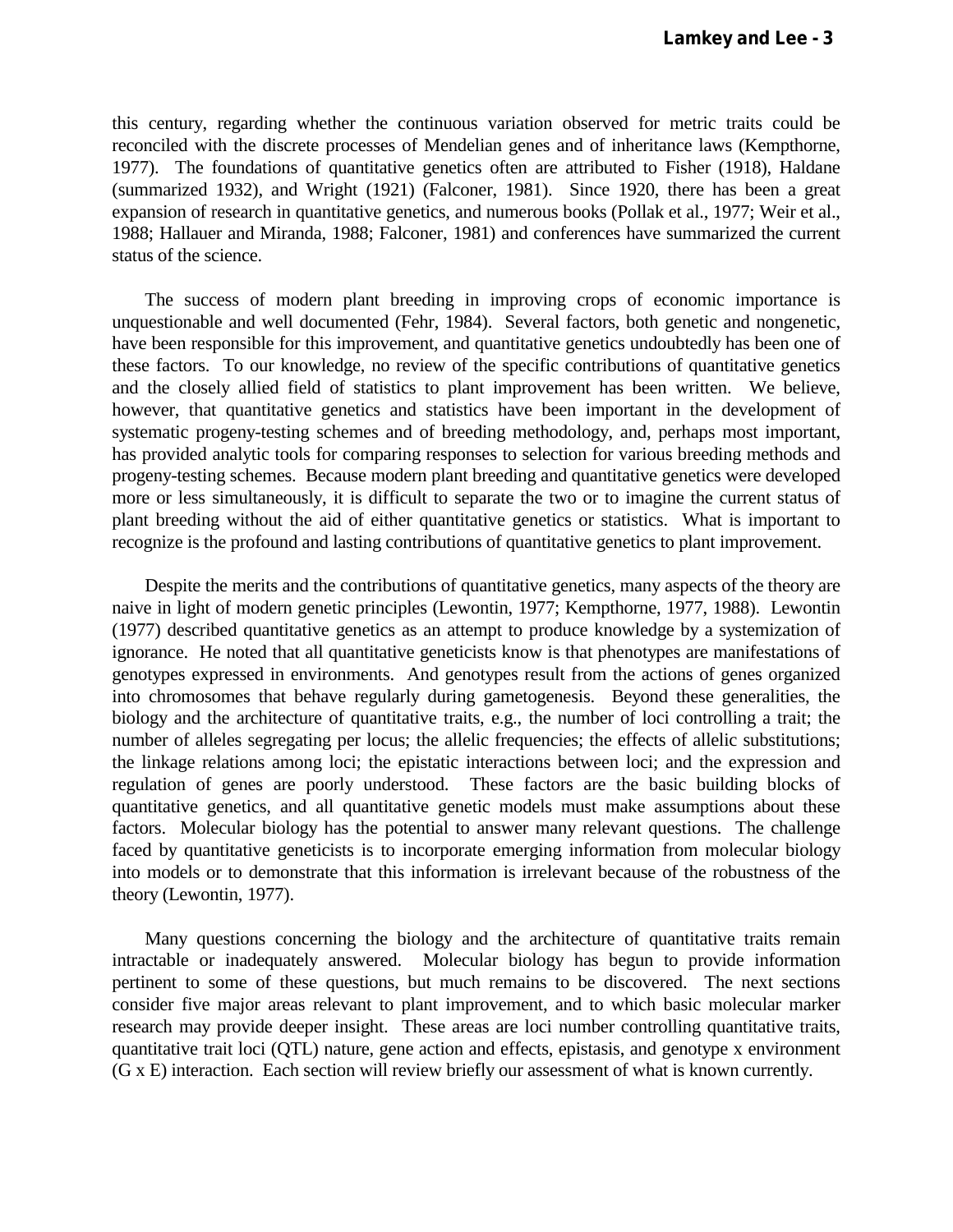## *How many loci?*

 The question of the number of loci controlling quantitative traits was asked as early as 1921 by Castle (Wright, 1968). The answer to this question has important implications for both plant breeding and QTL-mapping studies. The fact remains, however, that there is no good evidence regarding whether the number of loci controlling individual quantitative traits is small (5 to 20) or large (100 or more) (Barton and Turelli, 1989). Identification of only a few loci explaining a large proportion of the variance may greatly enhance selection efficiency (Lande and Thompson, 1990; Lande, 1992), whereas, if most of the variation is accounted for by large numbers of loci with small effects, only chromosomal regions with large effects can be mapped, and there will be little hope of understanding the biology of quantitative traits by means of current molecular techniques (Barton and Turelli, 1989).

 An important question to ask is why many plant breeders and others consider it given that quantitative traits are controlled by many loci with small effects. The most obvious answer is that classical quantitative genetics, with the assumptions of many loci with small effects, has adequately described short-term selection response, resemblance of relatives, inbreeding depression, and the genetic variance structure of populations (Falconer, 1981; Hallauer and Miranda, 1988). These characteristics of quantitative genetics are robust to number of loci, allelic frequencies, allelic effects, and linkage. In fact, concepts such as short-term selection response originated primarily in statistics rather than in Mendelian genetics (Barton and Turelli, 1989) and are, therefore, robust with respect to assumptions concerning the genetic architecture of a trait.

 The assumption of many loci with small effects was made to simplify the models and mathematics of quantitative genetics. As Thompson (1975) has suggested these simplifying assumptions have come to be taken, over time, as established fact with little or no supporting evidence. He presents from studies with *Drosophila* evidence suggesting the actual number of loci controlling quantitative traits is much smaller than commonly assumed in quantitative genetic models. He also showed that models with three loci, with two loci controlling 90% of the variation, could give continuous distributions resembling those for characters commonly thought to be controlled by a large number of loci.

 There are two ways of estimating the number of loci: biometrical techniques and chromosomal mapping studies using genetic markers (Barton and Turelli, 1989). Biometrical approaches in plant species have included the Castle-Wright formula (and modifications) (Lande, 1981) and long term selection response theory (Dudley and Lambert, 1992), both of which are limited by requisite assumptions. Most estimates of the effective number of genetic factors made by using the Castle-Wright formula have ranged from 5 to 20, depending upon trait, species, and genetic material (Lande, 1981; Barton and Turelli, 1989). Estimates obtained using the Castle-Wright approach cannot exceed the recombination index of Darlington (1937), which equals the haploid number of chromosomes plus the mean number of recombination events per gamete (Lande, 1981).

 Other methods of determining the number of loci controlling a trait involve genetic or morphological markers, chromosomal rearrangements (translocations and inversions), and aneuploids. Although these methods have been used frequently in many species, there are many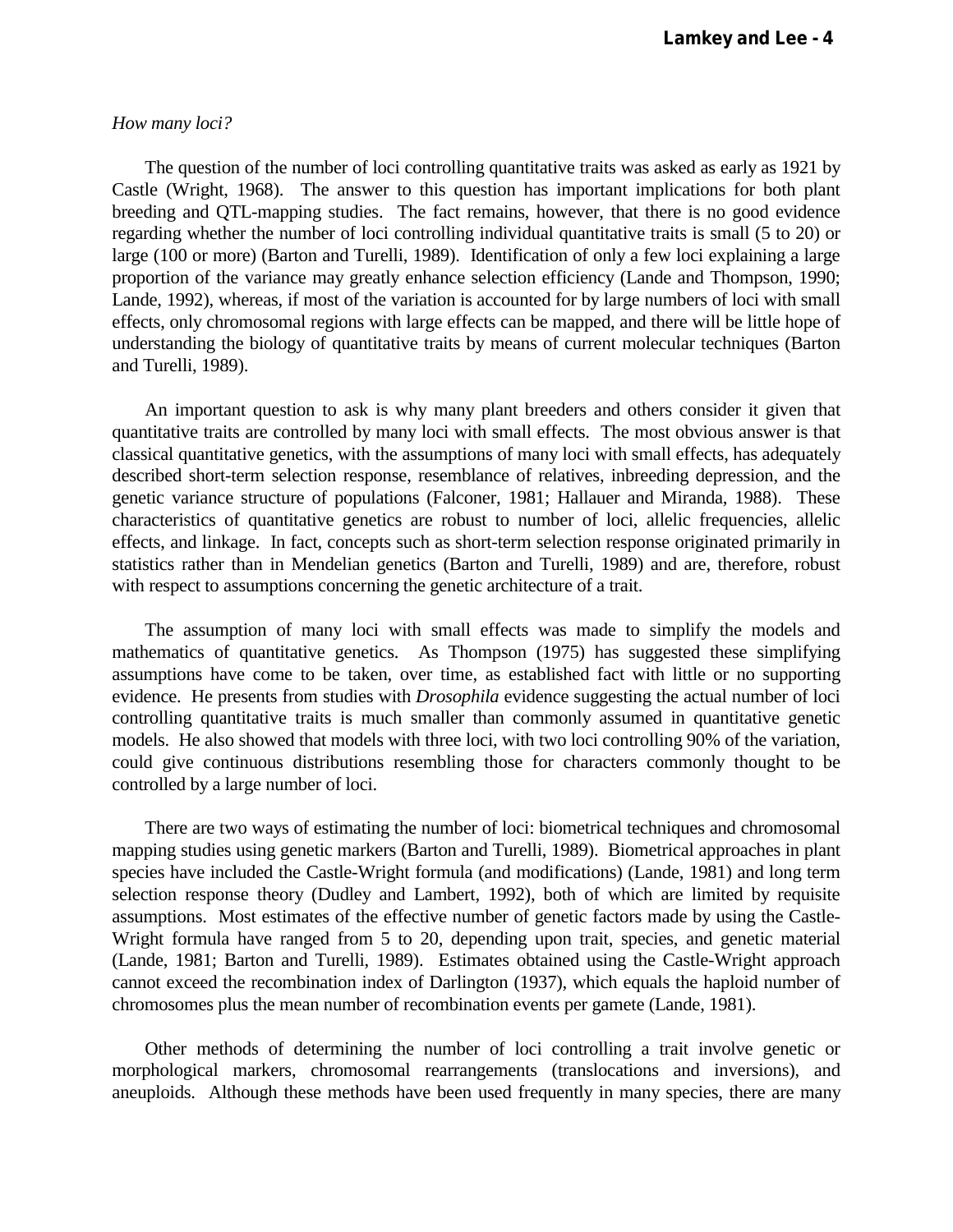limitations, particularly in the degree of resolution obtained. Chromosomal rearrangements and aneuploids are limited to mapping whole chromosome arms or whole chromosomes. For good mapping studies, neutrality of genetic markers with respect to fitness is often a requirement, which these three methods rarely can meet. Determining the number of loci controlling a quantitative trait is an important first step towards understanding the genetic architecture of quantitative traits, but there is no clear evidence that the methods used so far have effected plant improvement.

## *What is a QTL?*

What a QTL is is an important question because one's answer will affect how one designs and interprets QTL-mapping studies. It is interesting that staunch positions are held at all in this regard, because there is very little good direct evidence bearing on the subject. At least four proposals have been made concerning the nature of loci controlling variation in quantitative traits (Mackay et al., 1992). Quantitative trait loci (QTL) (1) are "major" genes having pleiotropic effects on other traits (see Barton, 1990 for a review); (2) are different from major genes in that alleles at QTL are constrained to having only small effects on the character (Mather, 1941); (3) are modifiers of the expression of major loci (Mukai and Cockerham, 1977); and (4) have alleles with a range of effects: alleles with large effects cause recognition of the locus as a gene with major effects, and segregation of alleles with small effects gives rise to quantitative variation (Robertson, 1985).

 Robertson's (1985) proposal perhaps first made by Thompson (1975), that quantitative genetic variation is the result of variation (mutations) in wildtype alleles (isoalleles), currently has the most appeal. Genetic maps of loci identified by alleles with major effects usually have resulted because of the appearance of a null or a near-null allele dramatically altering the phenotype of the plant. Robertson's proposal predicts that there should be phenotypic variation in a population due to segregation of isoalleles at these major loci. With conventional plant-breeding methods, this hypothesis would be difficult to test, except through the use of isogenic lines. Results probably would be inconclusive because of linkage drag even if the isoalleles could be identified and backcrossed. The absence of genes with major effects for quantitative traits in species with wellpopulated genetic maps may be due to the absence of alleles with effects great enough to be detected, to the lack of a screen for some traits, or simply to the fact that alleles with large effects have not been looked for.

#### *Gene action*

 Gene action type (additive, dominant, overdominant [Falconer, 1981]) and gene effects have been studied extensively in many crop species. The type of gene action controlling a trait is very important in decisions regarding breeding method, cultivar type (inbred, hybrid, population, etc.), and interpretation of data from quantitative genetic experiments. The study of gene action has been approached in two ways (Sprague, 1966). One characterizes the predominant types of genetic variance (additive vs. dominant) in populations, an activity leading to development and analysis of mating designs, including the North Carolina mating designs (see Hallauer and Miranda, 1988 for a review). Because of the difficulties in artificial hybridization, the variance component approach is not used frequently in self-pollinated crops instead generation mean analysis has been the most prominent approach to determining gene action in these species. The results of these studies lead to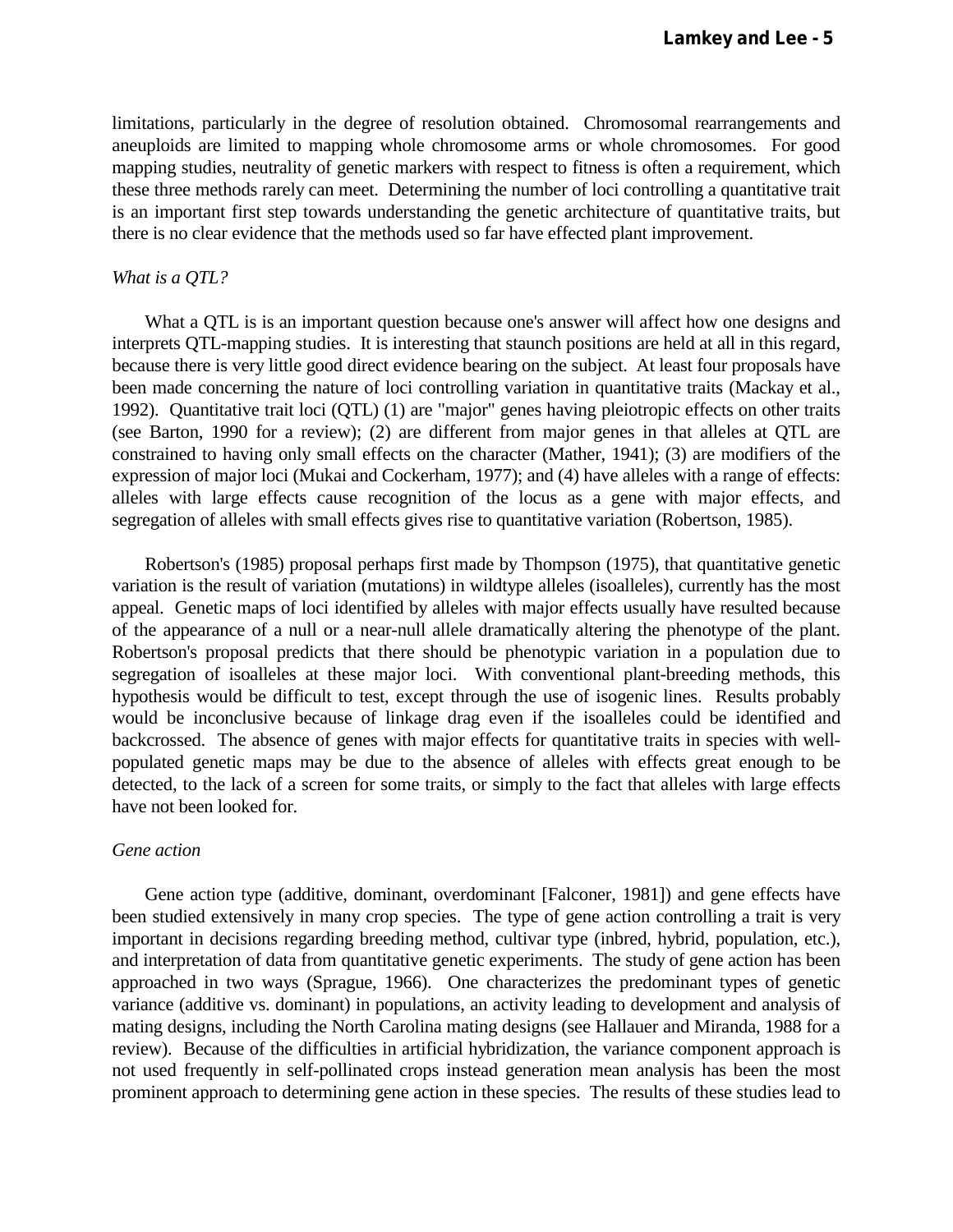the proposal of many breeding methods that capitalize on different types of gene action, including recurrent selection for general combining ability and inbred per se selection (additive effects), recurrent selection for specific combining ability (dominance effects), and reciprocal recurrent selection (both additive and dominance effects).

 The best-known example of the importance of gene action in plant improvement has been the long debate about the types of gene action involved in heterosis of grain yield in maize. Most of the literature about maize, the most extensively studied plant species, suggests that additive effects of genes with partial to complete dominance are more important than dominance effects in determining grain yield. Breeders still contend, however, that dominance effects caused by genes with overdominant gene action are also important (Horner et al., 1989). Despite five decades of research on the types of gene action and gene effects in maize and in other species, there is still debate about the types of gene action predominating for important traits. The reason for this stalemate has to do with the very nature of the quantitative genetic models themselves; that is, all estimates of gene action and gene effects have been averages over the whole genome. Estimates for individual loci have been impossible and there is most likely a distribution of gene action and effects influencing a given quantitative trait. Determining the nature of this distribution could be very important in the design of breeding programs to capitalize on the types of gene action that may exist for a trait.

# *Epistasis*

 The possibility that epistasis accounts for a significant proportion of the genetic variance of quantitative traits has been investigated extensively. The same types of experiments used to detect gene action or gene effects, that is, variance components and generation mean analysis, also were used to investigate epistasis. The role of epistasis in breeding methodology has been intriguing because there is clear evidence that genes interact. The types of interactions possible are best illustrated by the complexity of the anthocyanin pathway in maize (Coe et al., 1988). The assumption of no epistasis is one of the most common made in quantitative genetic models, and even two-locus epistatic models with linkage become nearly intractable mathematically (Weir and Cockerham, 1977). Amount and type of epistasis present in crop species can have major consequences on both the reliability of predictions and the design of breeding programs.

 From both a breeding methodology and statistical point of view, epistasis is difficult to estimate. Reports of estimates of epistasis in self-pollinated species are rare and most epistasis studies have been conducted with maize. Studies estimating epistasis in maize are too numerous for comprehensive review, but a few interesting conclusions can be drawn. Studies estimating epistasis using generation mean analysis generally have reported significant epistatic effects. Estimates made using the analysis of variance (covariance of relatives) approach generally have reported nonsignificant epistatic effects. Studies with open pollinated varieties generally have shown additive effects to be more important than dominance or epistatic effects, and studies with elite inbred lines generally have reported dominance and epistatic effects to be more important than additive effects.

Statistically, there is more power to detect epistasis using generation mean analysis than by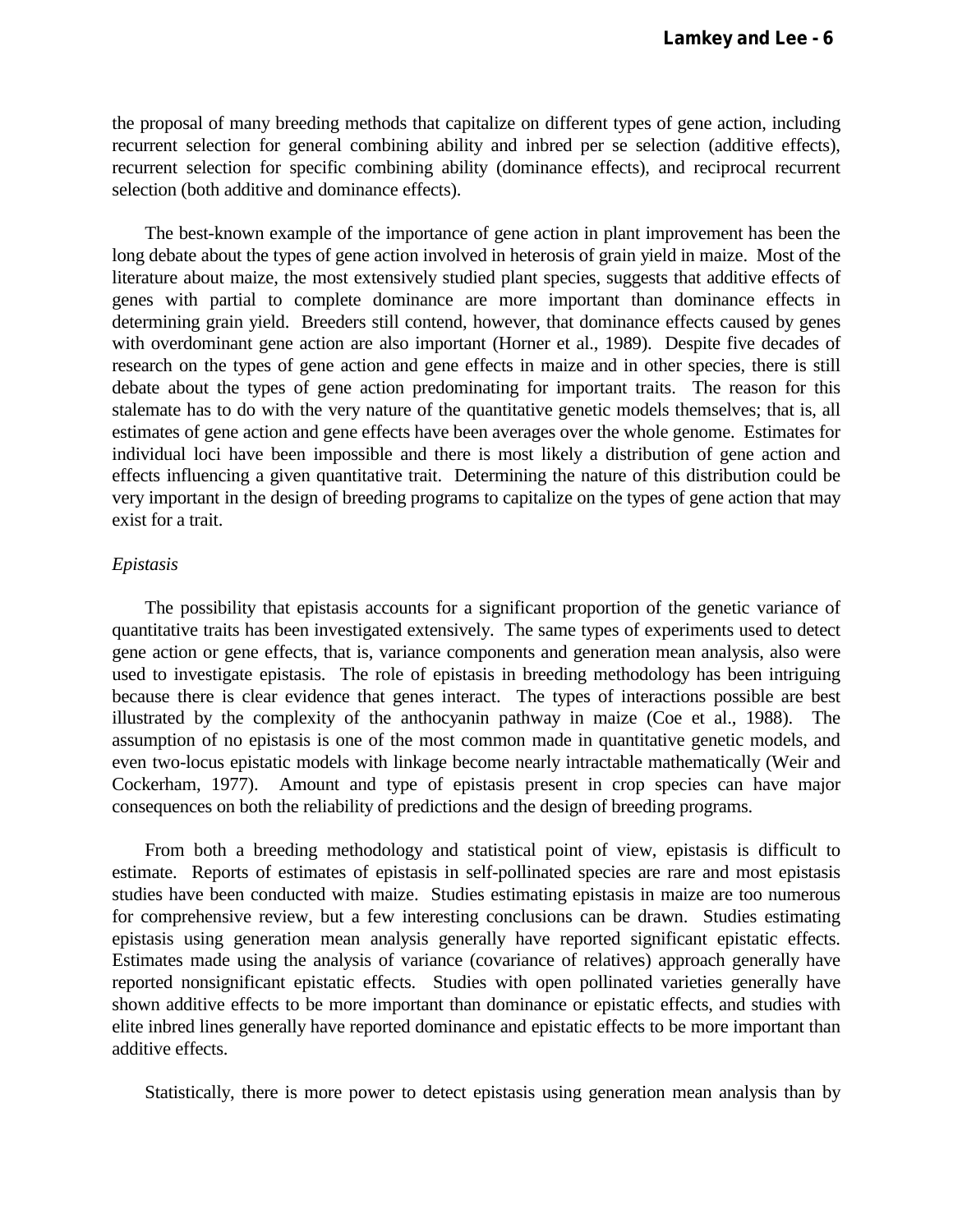using the analysis of variance approach and the reference population for generation mean analysis is often much narrower than for the analysis of variance. This difference has lead to a confounding of statistical power with the method of estimation and reference population such that the inability to detect epistasis using the analysis of variance may be due to lack of statistical power or to the absence of epistasis. With both methods, the inability to detect epistasis cannot be taken as evidence for the absence of epistasis because of the canceling of epistatic effects among loci. New approaches and methods for estimating epistasis for quantitative traits are needed.

## *Genotype x environment interaction*

If the number of published papers is any indication of the importance of a topic, then  $G \times E$ interaction must be one of the most important problems facing plant breeders. There are numerous reviews of G x E interaction (see Crossa, 1990 for a review) that illustrate the complexity of the subject. One noticeable theme throughout the literature, is that G x E interaction has been approached primarily from a statistical point of view rather than from a biological one. It would be quite difficult to assess the role that this research has played in plant improvement, and we will not attempt to do this. Rather, we wish to make the point that our understanding of G x E interaction will improve only with knowledge of how genes are regulated by environments. The understanding of G x E interaction for quantitative traits then will require an understanding of the genetic architecture of these traits.

 Not a problem confined to plant breeding and its experiments, G x E interaction also must be dealt with in molecular marker research. Whenever plants are evaluated in the field, there is a G x E interaction; and because all applications of molecular markers will require field evaluation, e.g., a linkage of phenotype to genotype, potentially at many stages, the same challenge exists as for plant breeding: a lack of biological causes for the G x E interaction. G x E interaction will not be a simple hurdle for molecular marker research unless the regulation of genes by environments proves very simple. Plant breeding has dealt with G x E interaction by evaluating commercial cultivars and hybrids in hundreds of environments over many years. For this reason alone, some applications of molecular markers will have limited impact on some aspects of plant breeding. Molecular markers, however, may provide insights into G x E interaction that statistical research so far has been unable to provide.

## **Applications of molecular markers**

#### *Genetic diversity*

 Assessment of genetic diversity is important in plant breeding if there is to be improvement by selection. For assessment of genetic diversity, molecular markers have been generally superior to morphological, pedigree, heterosis, and biochemical data (isozymes and chromatography) (Melchinger et al., 1991; Melchinger, 1993). Genetic diversity commonly is measured by genetic distance (GD) or genetic similarity (GS =  $1 -$  GD), both of which imply that there are either differences or similarities at the genetic level (Weir, 1990, p. 162).

Published applications of molecular marker-based GD in plant breeding have been limited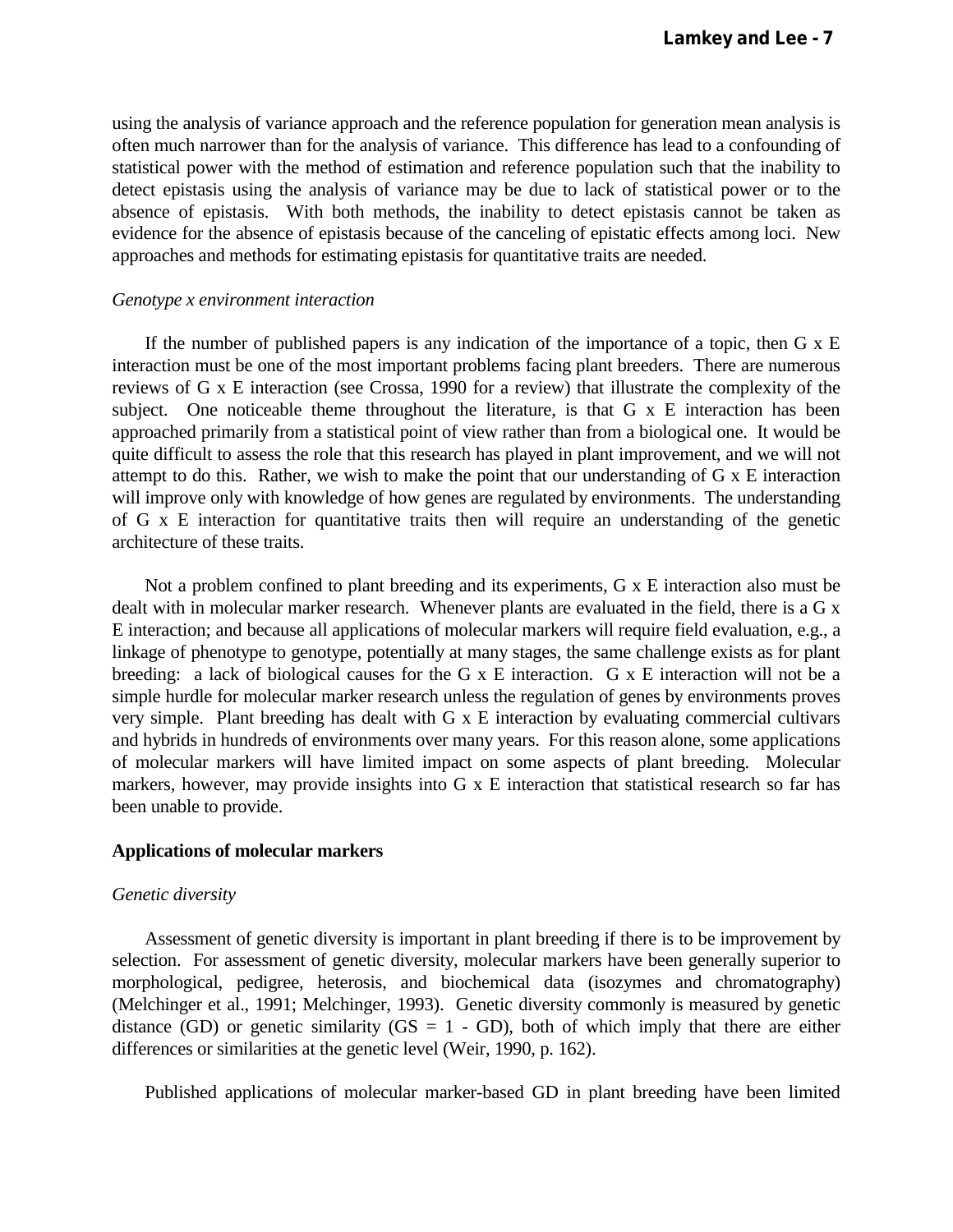primarily to maize, but results should apply to other species. Melchinger (1993) reviewed the application of molecular marker-based GD for assigning maize inbred lines to heterotic groups, determining the relation between inbred lines and hybrids, and predicting hybrid performance. Data showed that GS calculated from molecular marker data faithfully separated inbred lines into their heterotic groups. There also seems to be promise of assigning inbreds of unknown pedigree to heterotic groups although a large number of markers ( $> 100$ ) and well-characterized reference populations may be needed to obtain an accurate assessment of GS. Strong correlations (0.61 to 0.95) between Malecot's coancestry coefficient  $(f)$  and GS for related  $(f > 0)$  genotypes indicated that pedigree data provide reliable estimates of GS. Genetic similarity estimates based on molecular markers are expected to be superior to estimates of *f* because of unreliable or incomplete pedigree data and because of the assumptions required to calculate *f*. Molecular marker-based GD has some potential for predicting hybrid performance of related lines, but in typical hybrid-breeding programs, in which hybrids are produced from unrelated lines from different heterotic groups, molecular marker-based GD has been of no value in predicting hybrid performance. These results suggest the use of molecular marker-based GD for predicting hybrid performance in crops in which either hybrids are being explored, such as wheat (*Triticum aestivum* [Vill., Host] Mackey), and soybean (*Glycine max* (L.) Merr.), or hybrid breeding is being practiced, but distinct heterotic groups have not been developed.

 Molecular marker-based GD also has potential for assessing changes in genetic diversity over time (Duvick, 1984), protection of intellectual property rights (Smith et al., 1990), registration of germplasm in countries having ratified the rules of the UPOV convention, and evaluation of new sources of germplasm for their potential to increase genetic diversity (Smith and Smith, 1992). Direct applications to plant breeding, however, have been limited so far to prediction of hybrid performance. But accurate prediction of hybrid performance does not seem likely unless gene action is primarily dominant or overdominant, complementary heterotic groups are established, trait heritability is high, at least 30 to 50% of the markers are linked to QTL, and no more than 20 to 30% of the markers are dispersed randomly (Bernardo, 1992). Molecular markers, however, may be useful for early generation testing in hybrid-breeding programs. If individual markers or marker intervals associated with combining ability can be identified when a plant or progeny is crossed onto a given tester, then these markers could be used as a first screen to identify the top 50% of the progenies for field evaluation. Although this procedure would not decrease the time to cultivar development, it would decrease the amount of material tested or permit the evaluation of a wider range of germplasm for the same amount of field resources.

 An equally important application of molecular marker-based GD may be in the selection of parents to cross in a breeding program. This application deserves serious attention because breeders currently rely primarily on pedigree and performance data for choosing parents in breeding programs. Using molecular markers to select parents has the potential to allow simultaneous maintenance of genetic diversity and performance. Dudley et al. (1992) presented one application of molecular markers for choosing parents, and additional research is needed in this area. Using molecular markers to choose parents likely will require establishment of a relation between GD and genetic variation, and many of the same conditions necessary for predicting hybrid performance may be required for choosing parents. Using molecular markers as a diagnostic tool to survey new or exotic germplasm for novel genetic diversity also may be possible. It is unlikely, however, that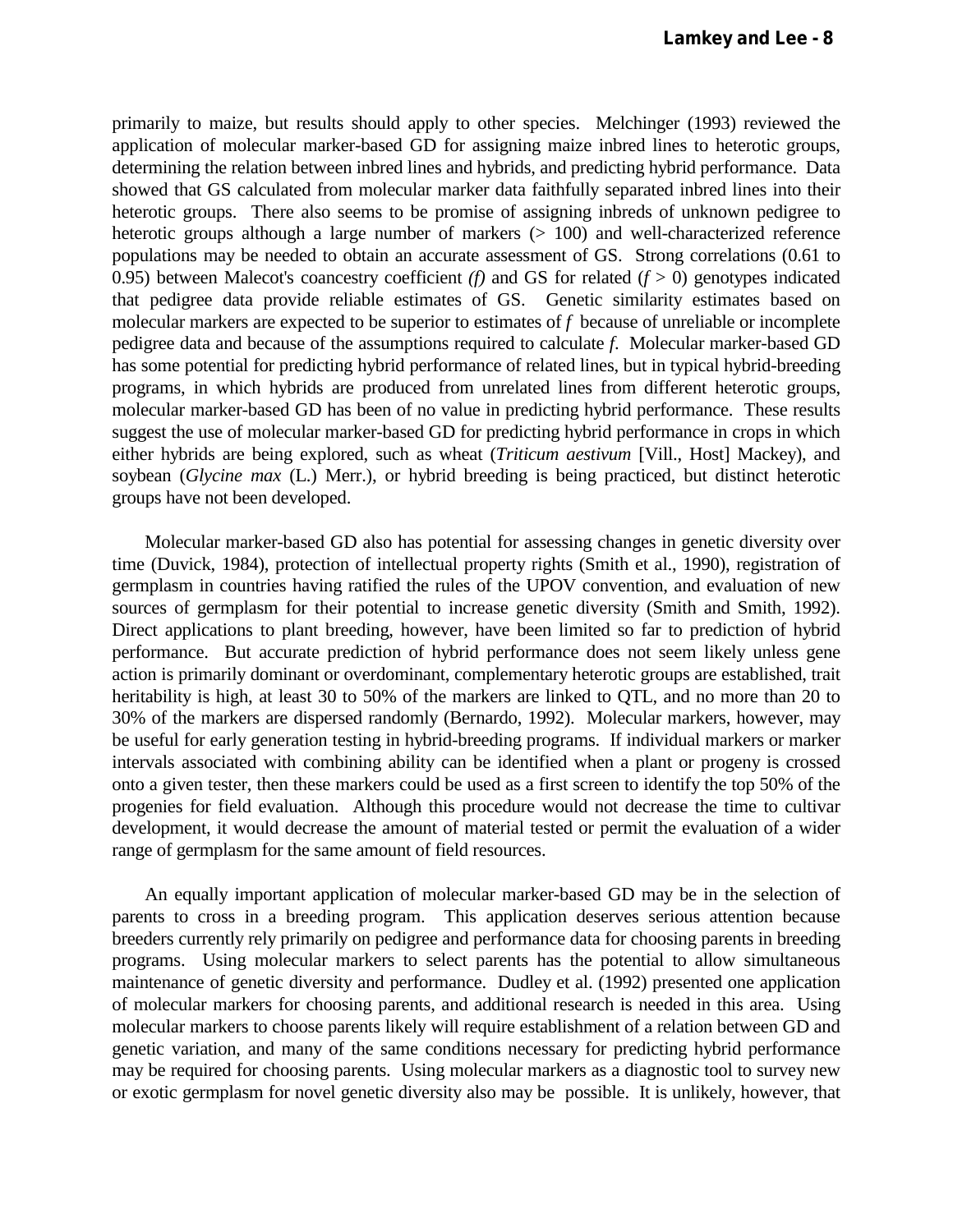this use will be possible with random genomic or cDNA clones because molecular marker-based genetic diversity will not guarantee genetic diversity for the traits of interest. Screening with probes of expressed genes with known function offers the greatest potential in this area.

#### *Mapping QTL*

 The vast majority of molecular marker research in quantitative traits has been devoted to mapping QTL. Mapping QTL is really a misnomer, because what is actually being done is the mapping of chromosomal regions containing one or more putative QTL. With current mapping technology, the existence of a single QTL between two flanking markers cannot be resolved clearly. Most studies reported to date have detected, localized, and estimated genetic effects in the same experiment because of resource limitations. Genetic effects of mapped QTL regions are overestimated by this procedure because of sampling errors (Lande and Thompson, 1990; Lande, 1992). Furthermore, few researchers have followed up with the necessary experiments to verify the effect of a chromosomal region on phenotype across mapping populations. Our purpose in this section is not to review QTL mapping studies in detail, but rather to outline the steps taken in QTL mapping experiments, to demonstrate the general results that have been obtained, to outline some of the problems in translating these results into plant improvement, and to show the types of previously unattainable information that these results have contributed.

 The first step in QTL mapping studies is to detect QTL, while minimizing the occurrence of false positives (Type I errors, that is, declaring an association between a marker and QTL when in fact one does not exist). Two distinct methods are used to detect QTL. The single marker approach, sometimes referred to as the one-way analysis of variance (ANOVA), has been used extensively, especially with isozymes (Tanksley et al., 1982; Edwards et al., 1987). The second approach, interval mapping, detects QTL by using flanking markers. This approach is more complicated analytically than the ANOVA approach and involves application of the maximum likelihood method, which requires sophisticated computer software (Lander and Botstein, 1989). Lander and Botstein (1989) have developed formulae for calculating significance levels appropriate for both methods when the genome size, number of chromosomes, number of marker intervals, and the overall false positive rate desired are given. Several statistical procedures have been developed for the application of both ANOVA and interval mapping (Soller and Brody, 1976; Edwards et al., 1987; Weller, 1987; Lander and Botstein, 1989; Knapp, 1989). When the same false positive rates are used, there are few reasons to suspect that the two methods would detect substantially different QTL. Stuber et al. (1992) compared the two methods and found that they identified basically the same QTL. Those researchers reported, however, some advantages to using the interval mapping approach. Because of the increased power associated with using flanking markers, the method gives the most likely location of the QTL under the assumption of a single QTL in the interval, and the interval mapping approach allows ambiguous or missing data.

 Once QTL are detected, the next step is to estimate the genotypic effect of the QTL and to localize the QTL to a precise genomic region. The interval mapping approach seems superior to the ANOVA approach for both estimation of effects and localization of the QTL (Stuber et al., 1992). The success of both methods depends on the linkage between marker(s) and QTL, the number and type of progeny evaluated, the heritability of the trait, and the magnitude of the effects at QTL that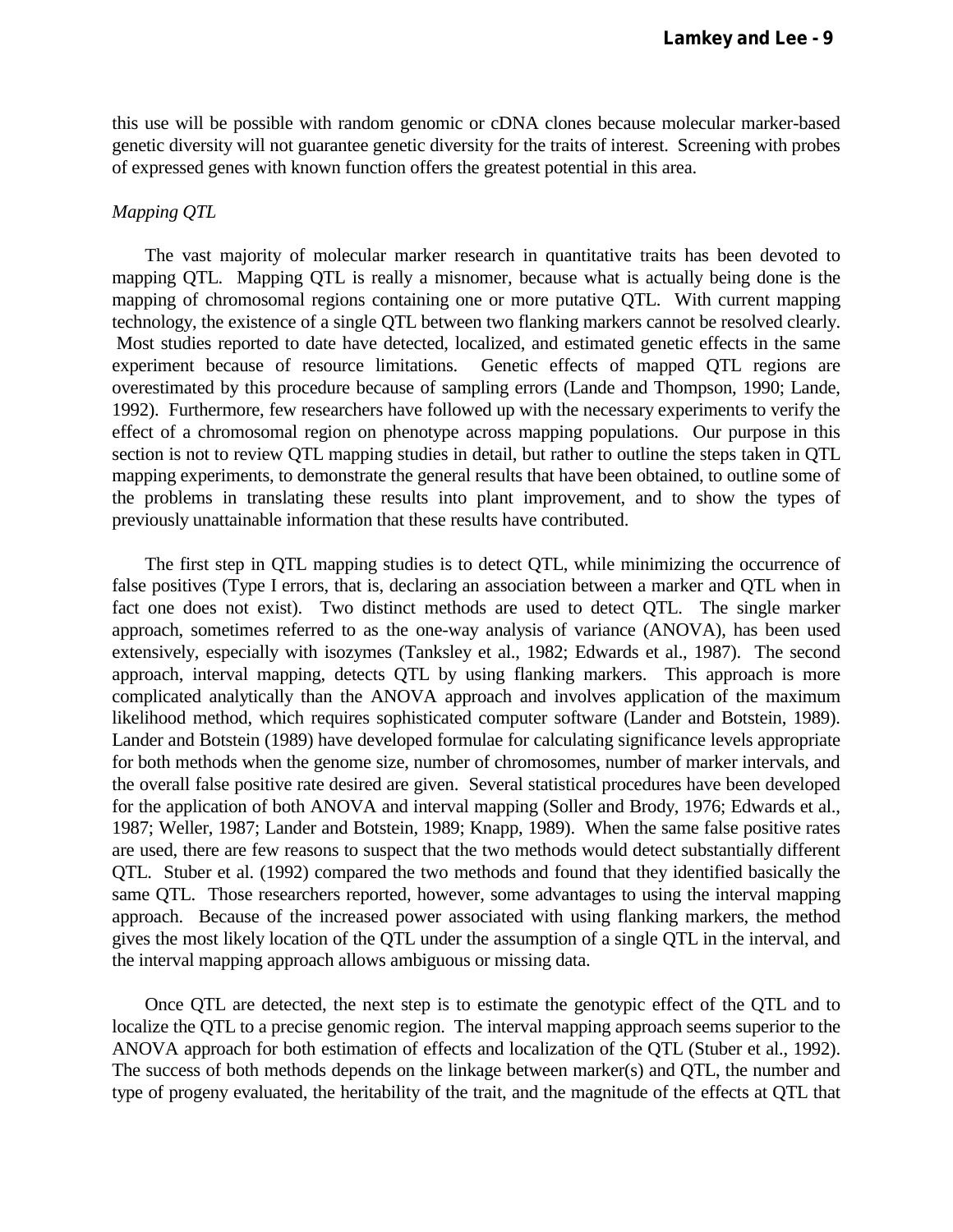one desires to detect. Several methods and genetic designs have been suggested for detecting, estimating effects, and localizing QTL (Cowen, 1988; Burr et al., 1988).

#### *Manipulating traits controlled by a few major loci*

 The manipulation of traits controlled by a few major loci (loci that can be studied using Mendelian genetics) may offer the greatest promise in the short term for application to plant breeding. The primary applications of this technique will be for traits controlled by a single gene (monogenic) or those controlled by at most two or three loci (oligogenic). The most successful applications will be in those species with well developed molecular marker maps. These applications will be immediately useful for "defensive breeding," that is, when a desirable genotype is available but lacks resistance to important insects and diseases. Other applications, not fitting into the category of defensive breeding may include seed modifications controlled by a few genes, restorer genes for cytoplasmic male sterility, dwarfing genes for shorter plant height, and maturity genes for adaptability.

 The first requirement of using molecular markers in this context is to develop a precise molecular marker linkage map and then to use these markers to map gene(s) controlling the trait of interest. Many methods for mapping genes of interest are available, including a variety of applications suitable to most species with polymorphic markers (Melchinger, 1990). The final step is to use marker-facilitated selection to transfer the gene(s) to the genotypes desired. Two methods are available, both of which begin with inbred lines, backcross selection, and pedigree selection.

 If the cost of molecular-marker technology is ignored, the primary factor affecting the design and the success of marker-facilitated selection is how tightly linked a single marker is to the gene or how tightly bracketed the gene is by two markers. The idea is to obtain a marker or a set of flanking markers linked tightly enough to the gene so that a recombination event does not occur between the marker and the gene during backcrossing or pedigree selection. Melchinger (1990) presented extensive theoretical and numerical results for the backcross method concerning the optimal family size and the number of plants per family that must be genotyped with molecular markers. The results are complicated and will have to be assessed on a case by case basis. The economics of marker assisted backcrossing will be a function of the cost of marker assays, the cost of direct screening, and the value of accelerating the backcrossing program. Results regarding sample sizes required for pedigree selection are unavailable, although marker-gene linkage is the primary consideration (Dudley, 1993).

 There are many practical applications of molecular markers to traits controlled by few loci (Melchinger, 1990). Most of the applications involve situations in which either screening for the trait is difficult or scoring of the trait occurs late in plant development. These applications may include pests for which natural inoculum is unreliable or artificial inoculation procedures are undeveloped or unreliable. Examples include nematodes or *Aspergillus*, both of which have broad host ranges and unreliable natural and artificial inoculation. Diseases in which resistance is influenced strongly by the environment also would be good candidates for marker facilitated selection. Unfortunately, the very situations favoring marker-facilitated selection also make it difficult to map the resistance genes precisely. Marker-facilitated selection has been advantageous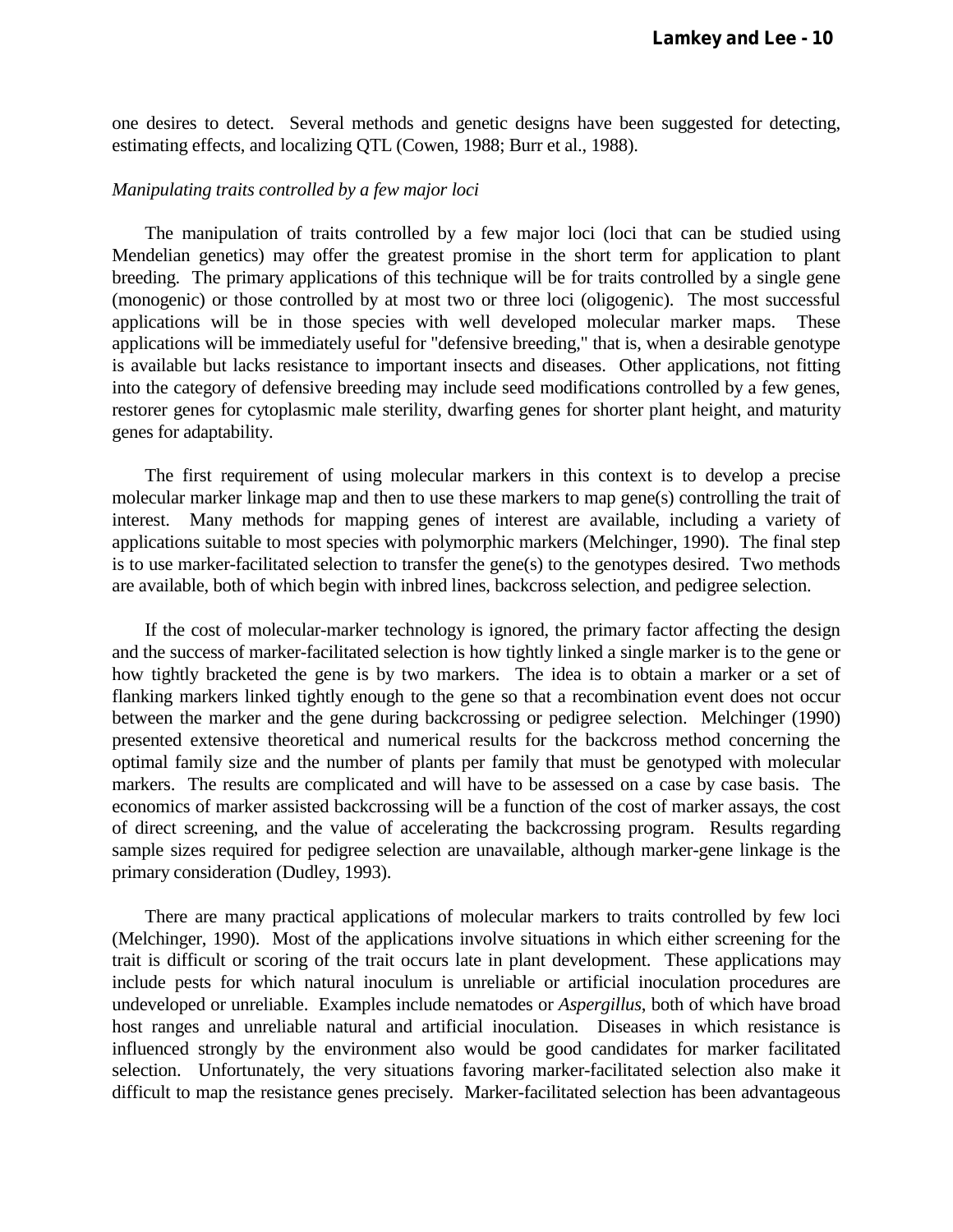for backcrossing recessive genes, when progeny tests are needed after every backcross generation to identify heterozygotes or when resistance can be determined only after flowering. Markers in these situations could greatly reduce workload and backcrossing time. Other examples include pyramiding resistance genes, developing multilines in which many race-specific resistance genes are involved that are sometimes difficult to distinguish, and selecting for resistance to exotic or quarantined pathogens.

 One of the primary advantages of marker-facilitated backcrossing has been in increasing the speed of recovery of the recurrent parent genome (Tanksley and Rick, 1980). In addition to having a tight marker-gene linkage, one or more neutral polymorphic markers will be required per chromosome arm. The idea is to screen for plants having the resistance gene and to identify those plants with the greatest proportion of markers homozygous for the recurrent parent. A possible limitation of this procedure is that there may be an increase in the number of plants needing to be assayed with markers. The procedure could be applied, however, to subsequent backcross generations to ensure the recovery of unlinked segments of recurrent parental genome.

#### *Manipulating traits controlled by many loci*

 The molecular marker manipulation of traits controlled by many loci (from a plant breeding perspective many is generally greater than five) is of great interest to plant breeders and represents one of the fields greatest challenges. Plant breeders concentrate effort on breeding for quantitative traits, and breeding for qualitative traits is generally a trivial, albeit time-consuming, process. The matter is further complicated because breeders usually evaluate --simultaneously in many populations -- four or more complexly inherited traits. Obviously, any technology enhancing the breeders' ability to select for these traits would be adopted rapidly.

 The molecular marker manipulation of qualitative traits is feasible precisely because so much is known about the biology of these traits. The number of loci is known; there are no questions about what a major locus is -- in fact, many of these loci have been cloned; the gene action is known precisely; epistatic interactions, if any, are relatively easy to decipher; and interactions with environment are easy to determine. In short, the amount that can be known about qualitative traits is limited only by one's desire to know. As pointed out earlier, for quantitative traits, the answers to these questions are based only upon averages over an unknown number of loci. At the outset, the manipulation of quantitative traits by molecular markers has a serious disadvantage.

 Even with these limitations, there still may be many applications of marker-QTL associations. But very little theoretical or applied research has been published in this area. The most-cited application has been marker-assisted selection (MAS) although the context of application often has been ignored. In plant breeding, there are two distinct but related applications: germplasm enhancement (recurrent selection) and cultivar or hybrid development. These two applications are separated because recurrent selection usually is applied to random mating populations possibly at or near linkage equilibrium, whereas cultivar or hybrid development typically begins with populations derived by crossing elite inbred lines at or near maximum linkage disequilibrium . Clearly, two different approaches are needed for these breeding schemes.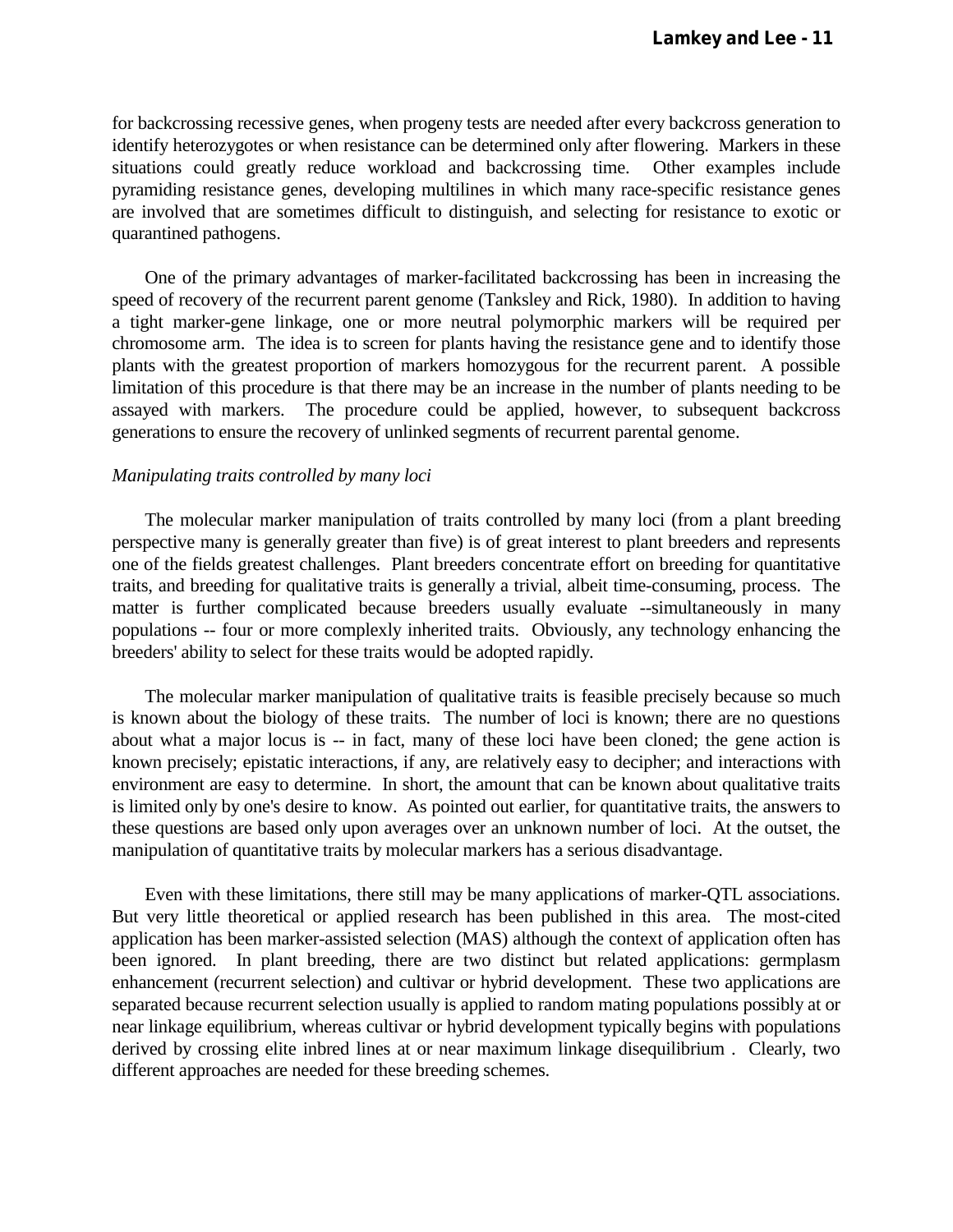Lande and Thompson (1990) and Lande (1992) investigated the efficiency of MAS for both individual and mass selection in random-mating populations. There are three approaches to applying MAS to plant breeding: (1) selection on markers alone with no measurement of phenotype; (2) simultaneous selection on markers and phenotype; and (3) two-stage selection, the first stage involving use of markers to select among seedlings and the second involving phenotypic selection among surviving adults. On individuals, the efficiency of MAS relative to that of phenotypic selection of the same intensity is  $(p/h^2)^{1/2}$ , where p is the proportion of the additive genetic variance accounted for by markers, and  $h^2$  is the heritability. Selection on markers alone will be more efficient than phenotypic selection only when the proportion of the genetic variance explained by markers exceeds the heritability of the trait. Therefore, selection on markers alone will be most useful for traits with low heritabilities when large proportions of their variability have been explained by markers. Lande and Thompson (1990) concluded that molecular marker loci can be used to enhance the efficiency of artificial selection for quantitative traits. The potential efficiency of MAS depends upon the heritability of the trait, the proportion of the genetic variance explained by the markers, and the selection method. A major practical problem in using MAS is that recombination will reduce linkage disequilibrium between the markers and QTL, thus diminishing selection effectiveness. The successful application of MAS will require very tight linkages between markers and QTL.

# *Understanding the genetic architecture of quantitative traits*

 Although there have been few direct applications of molecular markers in plant breeding, published research has begun to provide information on the genetic architecture of quantitative traits. Molecular marker-mapping data from several species now suggest that genetic variation for quantitative traits is controlled by a few loci with large effects and many loci with progressively smaller effects (Lande, 1992). Beavis et al. (1991) found 14 genomic regions associated with plant height in four  $F_2$  maize populations, but few of these regions were in common across populations. All 14 regions, however, were associated with known qualitative genetic loci. Thus, circumstantial evidence supports Robertson's (1985) hypothesis that QTL have alleles with a range of effects, alleles with large effects causing recognition of the locus as qualitative, and alleles with small effects causing recognition of the locus as quantitative.

 The results from QTL-mapping studies regarding gene action and epistasis are, so far, difficult to interpret. Stuber et al. (1992) reported that, with one exception, all the QTL mapped for grain yield in maize showed heterozygote superiority. Either overdominance or pseudo-overdominance, therefore, likely was important in the mapping population. These results cannot separate the two causes of heterozygote superiority, primarily because the number of QTL residing in a marker interval cannot be resolved. Although not mentioned by the authors, heterozygote superiority also could result from overestimation of effects as pointed out by Lande and Thompson (1990) and Lande (1992). Stuber et al. (1992) and Paterson et al. (1991) found little evidence for epistasis in maize and tomato (*Lycopesicon esculentum* [E]), respectively. Paterson et al. (1991) concluded that molecular marker-mapping studies conducted to date may identify preferentially QTL that function independently of unlinked genetic factors. Those researchers suggested that the role of epistasis in quantitative inheritance needs to be studied in larger populations, with more closely spaced markers, and/or with specially constructed genetic stocks carrying particular QTL.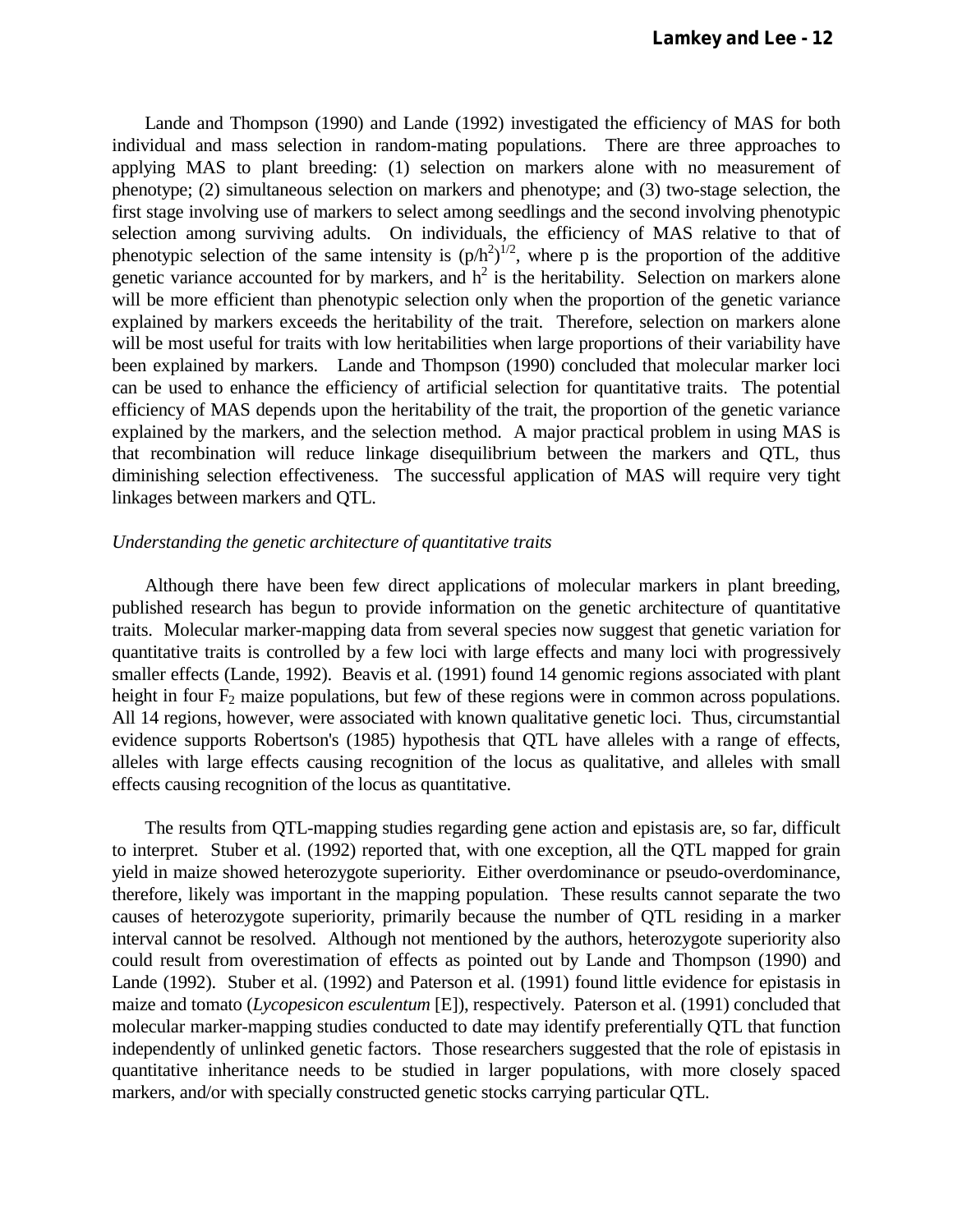Stuber et al. (1992) found limited evidence for G x E interaction even though a standard analysis of the data revealed significant G x E interaction for many of the traits. Thus it may be possible to detect QTL with large effects in relatively few environments. Paterson et al. (1991) reported that individual QTL showed a range of sensitivities to environments, some QTL being detected in all environments and some being detected in only one environment.

## **Conclusions**

 One of the most difficult problems in plant breeding is identifying plants or progenies containing the desired gene combinations for the traits of interest. From a plant-breeding perspective, two factors are involved in this process: selection and genetic variance generation. For most plant species of economic importance, generation of genetic variation is accomplished easily by hybridization. Identification of the desired recombinants from the pool of genetic variation is difficult and requires excellent screens for the traits of interest. The effectiveness of selection may be limited more by the reliability of the screen for the trait than by any other factor.

 Quantitative genetics has provided plant breeding with the theoretical foundation of effective screening, choice of progeny type, choice of tester, relations among traits, and comparison of alternative methods. Developments in statistics have improved the effectiveness of the screen by removing bias in comparisons (randomization), determining the amount of error in comparisons (replication), and removing unwanted sources of variation from comparisons (blocking). These methods all rely on phenotypic observations, and, for many traits, the underlying genetic component of the phenotypic observations is understood poorly.

 Molecular markers may complement plant breeding in three general ways. First, molecular markers provide a reliable genetic-diversity measure that can be used for determining relations among inbred lines and cultivars, assessing changes in genetic diversity over time, protecting intellectual property rights, registering germplasm in countries that have ratified rules of the UPOV convention, evaluating new germplasm for its potential to increase genetic diversity, and selecting parents to hybridize in a breeding program. Second, molecular markers through their linkage with alleles with large effects (qualitative traits) and alleles with small effects (quantitative traits) may improve screens for many traits. Third, molecular markers will provide the first understanding of the biology and the architecture of many traits, particularly of quantitative traits.

 Adaptation and application of molecular markers to plant improvement will be unique for each species and breeding program. Theoretically, many of the proposed applications of molecular markers are viable. The question is whether they will improve the efficiency and the cost effectiveness of a breeding program. This question can be answered only on a case-by-case basis. Factors such as cost of the molecular marker technology, turnaround time in the lab, cost of measuring a trait, etc. all will determine if and how markers are used in breeding programs. Species in which traits are measured by processing through a commercial factory or species with very long generation times clearly will benefit from applications of molecular-marker technology. For species, such as annual grains and cereals, the situation is ambiguous. One of the primary contributions of molecular markers will be an expansion of our knowledge of genetics and of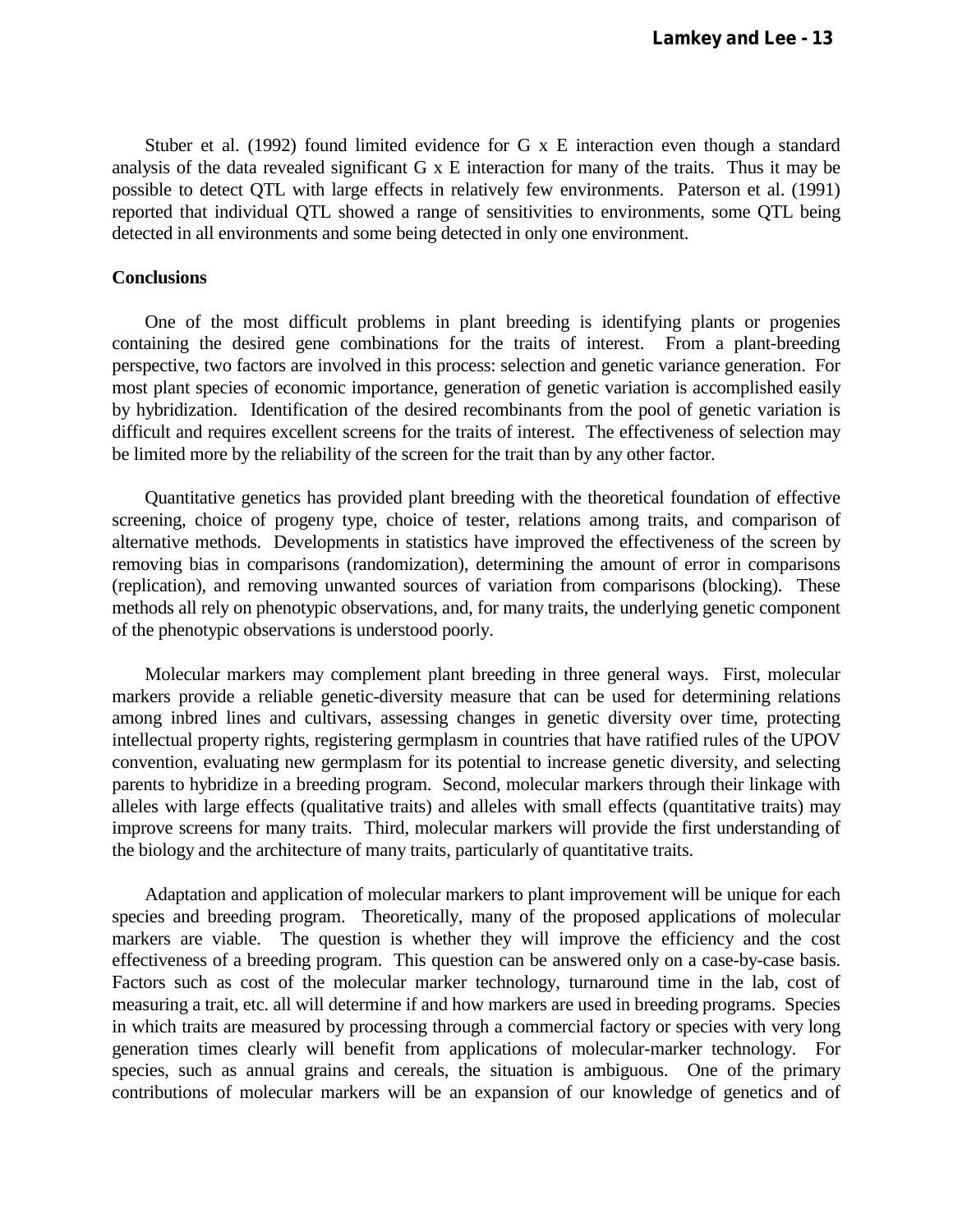genome organization (Cox, 1992). This type of knowledge obviously will improve our scientific understanding of many plant breeding problems, but the direct effect on plant improvement will be intangible and difficult to measure.

# **Acknowledgements**

Joint contribution from the Field Crops Research Unit, USDA, Agricultural Research Service, Dep. of Agronomy, Iowa State Univ. and Journal Paper No. J-15223 of the Iowa Agricultural and Home Economics Experiment Station. Project Nos. 3082 and 3134.

# **Bibliography**

Barton, N. H. 1990. Pleiotropic models of quantitative variation. Genetics 124:773-782.

Barton, N. H., and M. Turelli. 1989. Evolutionary quantitative genetics: How little do we know? Annu. Rev. Genet. 23:337-370.

Beavis, W. D., D. Grant, M. Albertsen, and R. Fincher. 1991. Quantitative trait loci for plant height in four maize populations and their associations with qualitative genetic loci. Theor. Appl. Genet. 83:141-145.

Beckman, J. S., and M. Soller. 1986. Restriction fragment length polymorphisms and genetic improvement of agricultural species. Euphytica 35:111-124.

Bernardo, R. 1992. Relationship between single-cross performance and molecular marker heterozygosity. Theor. Appl. Genet. 83:628-634.

Burr, B., F. A. Burr, K. H. Thompson, M. C. Albertson, and C. W. Stuber. 1988. Gene mapping with recombinant inbreds in maize. Genetics 118:519-526.

Burr, B., S. V. Evola, F. A. Burr, and J. S. Beckman. 1983. The application of restriction fragment length polymorphisms to plant breeding. p. 45-59. In: J. K. Setlow and A. Hollander (eds.) Genetic engineering: Principles and methods, Vol. 5. Plenum Publishing Corp., New York, NY.

Coe, E. H. Jr., M. G. Neuffer, and D. A. Hoisington. 1988. The genetics of corn. p. 83-258. In: G. F. Sprague and J. W. Dudley (eds.) Corn and Corn Improvement. Am. Soc. Agron., Madison, WI.

Cowen, N. M. 1988. The use of replicated progenies in marker-based mapping of QTL's. Theor. Appl. Genet. 75:857-865.

Cox, T. S. 1992. Use of molecular markers for analyzing quantitative traits in wheat. In: Proc. 19th Hard Red Winter Wheat Workers Conf.

Crossa, J. 1990. Statistical analyses of multilocation trials. Adv. Agron. 44:55-85.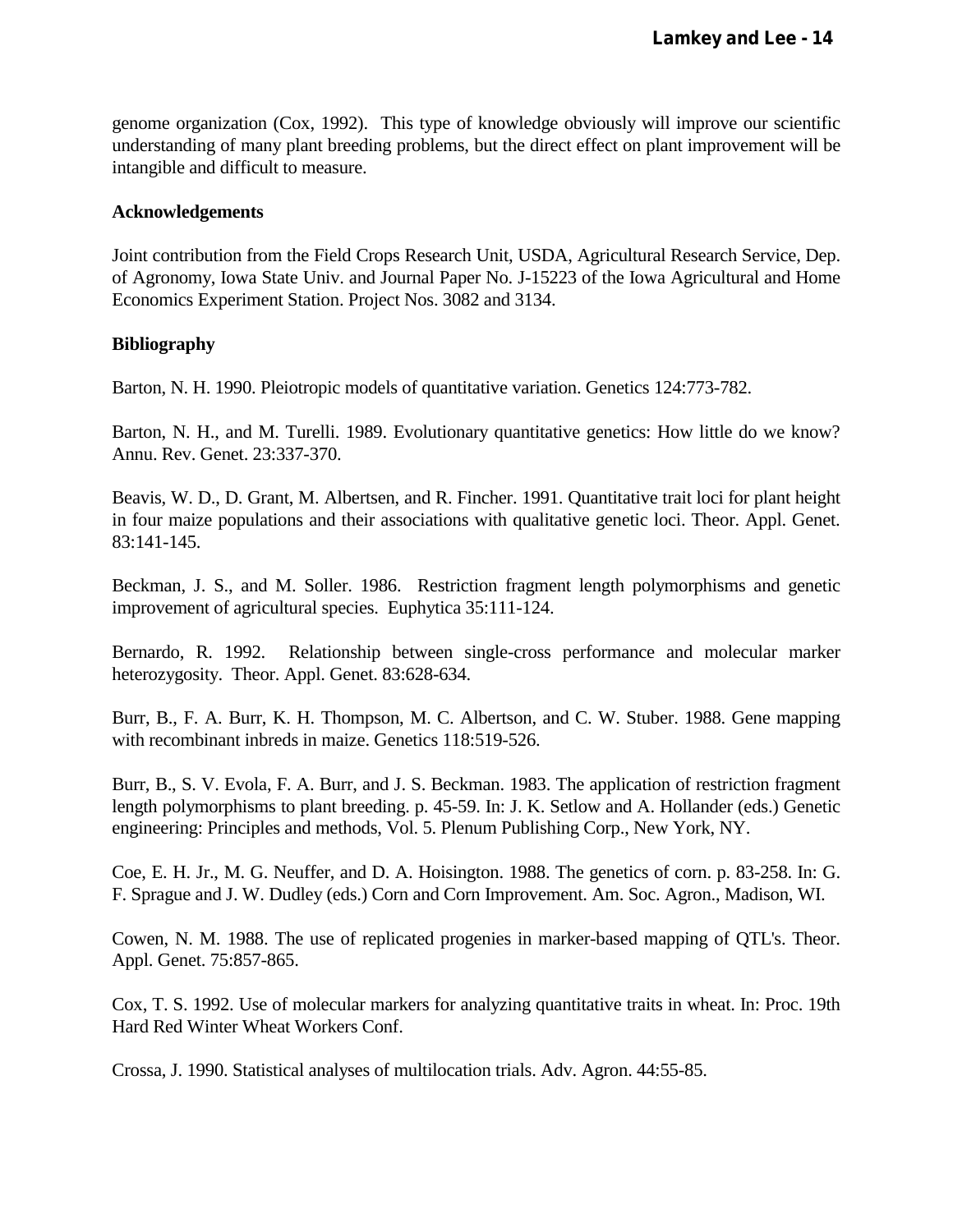Darlington, C. D. 1937. The biology of crossing-over. Nature 140:759-761.

Dudley, J. W. 1993. Molecular markers in plant improvement: Manipulation of genes affecting quantitative traits. Crop Sci. 33:(in press).

Dudley, J. W. and R. J. Lambert. 1992. Ninety generations of selection for oil and protein in maize. Maydica 37:81-87.

Dudley, J. W., M. A. Saghai Maroof, and G. K. Rufener. 1992. Molecular marker information and selection of parents in corn breeding programs. Crop Sci. 32:301-304.

Duvick, D. N. 1984. Genetic diversity in major farm crops on the farm and in reserve. Econ. Bot. 32:161-178.

Edwards, M. D., C. W. Stuber, and J. F. Wendel. 1987. Molecular marker-facilitated investigations of quantitative trait loci in maize. I. Numbers, distribution, and types of gene action. Genetics 116:113-125.

Falconer, D. S. 1981. Introduction to quantitative genetics. 2nd ed. Longman, New York.

Fehr, W. R. (ed.) 1984. Genetic contributions to yield gains of five major crop plants. Special publ. No. 7. Crop Sci. Soc. of Am., Madison, WI.

Fehr, W. R. (ed.). 1987. Principles of cultivar development. Vol. 2. Crop Species. Macmillan Publ. Co., New York.

Fisher, R. A. 1918. The correlation between relatives under the supposition of mendelian inheritance. Trans. R. Soc. Edinburgh 52:399-433.

Haldane, J. B. S. 1932. The causes of evolution. Longmans, Green, London.

Hallauer, A. R. 1990. Methods used in developing maize inbreds. Maydica 35:1-16.

Hallauer, A. R. and J. B. Miranda, FO. 1988. Quantitative genetics in maize breeding. 2nd ed. Iowa State University Press, Ames.

Helentjaris, T. G. 1992. RFLP analyses for manipulating agronomic traits in plants. p. 357-372. In: H. R. Stalker and J. P. Murphy (eds.) Plant breeding in the 1990s. CAB International, Wallingford, UK.

Helentjaris, T. G., G. King, M. Slocum, C. Siedenstrang, and S. Wegman. 1985. Restriction fragment polymorphisms as probes for plant diversity and their development as tools for applied plant breeding. Plant Mol. Biol. 5:109-118.

Horner, E. S., E. Magloire, and J. A. Morera. 1989. Comparison of selection for  $S_2$  progeny vs.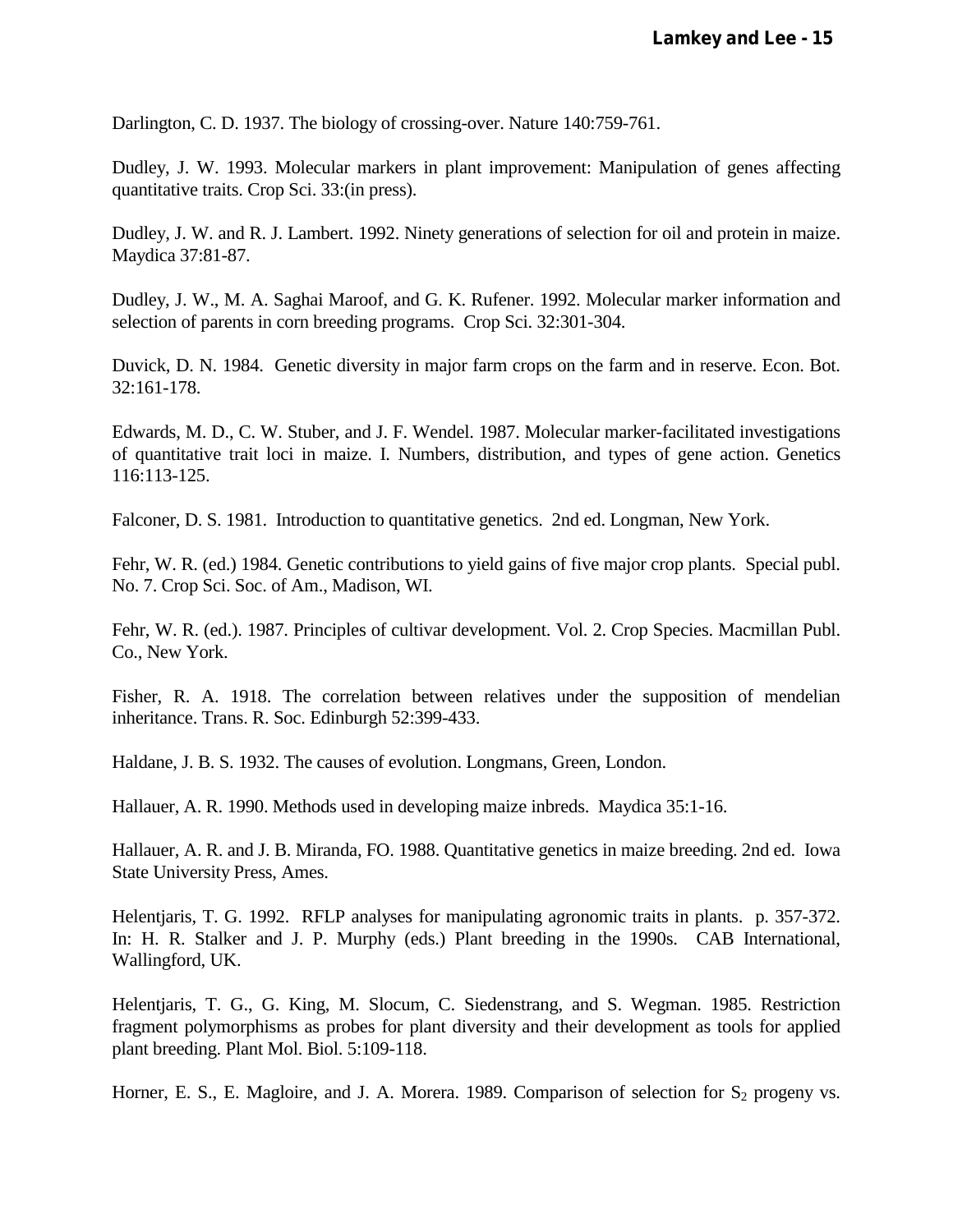testcross performance for population improvement in maize. Crop Sci. 29:868-874.

Kempthorne, O. 1977. Status of quantitative genetic theory. p. 719-760. In: E. Pollak, O. Kempthorne, and T. B. Bailey, Jr. (eds.) Proc. of the Int. Conf. on Quantitative Genetics, 16-21 Aug. 1976. Iowa State University Press, Ames.

Kempthorne, O. 1988. An overview of the field of quantitative genetics. p. 47-56. In: B. S. Weir, E. J. Eisen, M. M. Goodman, and G. Namkoong (eds.) Proc. of the Second Int. Conf. on Quantitative Genetics, 31 May - 5 June 1987, Sinauer Associates Inc., Sunderland, Mass.

Knapp, S. J. 1989. Quasi-Mendelian analyses of quantitative traits using molecular marker linkage maps. p. 51-67. In: G. Robbelen (ed.) Science for plant breeding, Proceedings of the XII congress of EUCARPIA. Paul Parey Scientific Publishers, Berlin.

Lande, R. 1981. The minimum number of genes contributing to quantitative variation between and within populations. Genetics 99:541-553.

Lande, R. 1992. Marker-assisted selection in relation to traditional methods of plant breeding. p. 437-451. In: H. R. Stalker and J. P. Murphy (eds.) Plant breeding in the 1990s. CAB International, Wallingford, UK.

Lande, R. and R. Thompson. 1990. Efficiency of marker-assisted selection in the improvement of quantitative traits. Genetics 124:743-756.

Lander, E. S. and D. Botstein. 1989. Mapping mendelian factors underlying quantitative traits using RFLP linkage maps. Genetics 124:743-756.

Lewontin, R. C. 1977. The relevance of molecular biology to plant and animal breeding. p. 55-62. In: E. Pollak, O. Kempthorne, and T. B. Bailey, Jr. (eds.) Proc. of the Int. Conf. on Quantitative Genetics, 16-21 Aug. 1976. Iowa State University Press, Ames.

Mackay, T. F. C., R. F. Lyman, and M. S. Jackson. 1992. Effects of *P* element insertions on quantitative traits in *Drosophila melanogaster*. Genetics 130:315-332.

Mather, K. 1941. Variation and selection of polygenic characters. J. Genet. 41:159-193.

Melchinger, A. E. 1990. Use of molecular markers in breeding for oligogenic disease resistance. Plant Breeding 104:1-19.

Melchinger, A.E. 1993. Use of RFLP markers for analyses of genetic relationships among breeding materials and prediction of hybrid performance. Proc. of the First Int. Crop Sci. Cong.

Melchinger, A.E., M. Messmer, M. Lee, W. L. Woodman, and K. R. Lamkey. 1991. Diversity and relationships among U.S. maize inbreds revealed by restriction fragment length polymorphisms. Crop Sci. 31:669-678.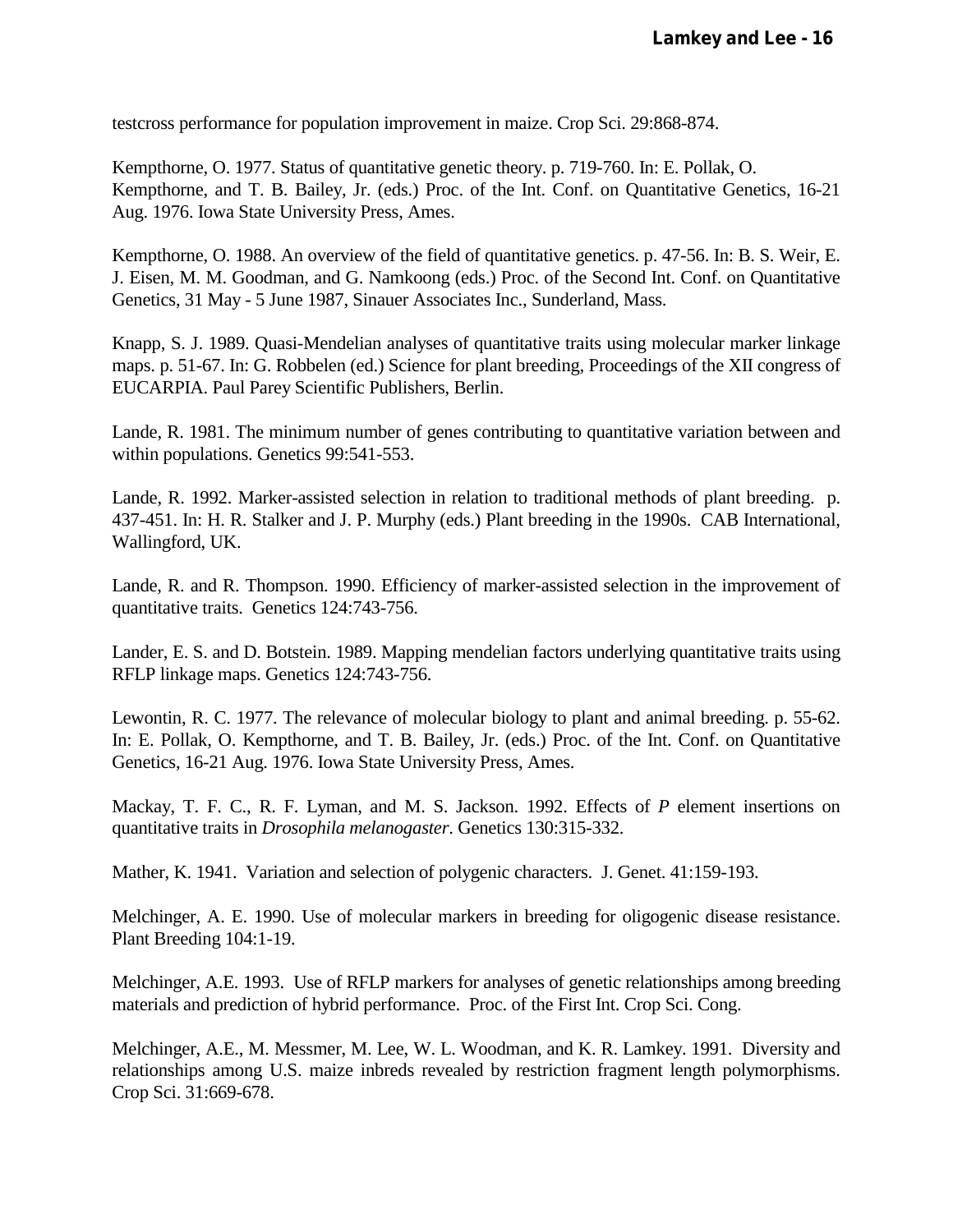Mukai, T. and C. C. Cockerham. 1977. Spontaneous mutation rates at enzyme loci in *Drosophila melanogaster*. Proc. Natl. Acad. Sci. USA 74:2514-2517.

Paterson, A. H., S. D. Tanksley, and M. E. Sorrells. 1991. DNA markers in plant improvement. Adv. Agron. 46:39-90.

Pollak, E., O. Kempthorne, and T. B. Bailey, Jr. 1977. Proceedings of the first international conference on quantitative genetics. Iowa State University Press, Ames.

Robertson, D. S. 1985. A possible technique for isolating genic DNA for quantitative traits in plants. J. Theor. Biol. 117:1-10.

Shull, G. 1908. The composition of a field of maize. Am. Breeder's Assoc. Rep. 4:296-301.

Shull, G. 1909. A pure-line method of corn breeding. Am. Breeder's Assoc. Rep. 5:51-59.

Simmonds, N. W. 1991. Bandwagons I have known. Trop. Agric. Newsl. December 7-10.

Smith, O. S. and J. S. C. Smith. 1992. Measurement of genetic diversity among maize hybrids; a comparison of isozymic, RFLP, pedigree, and heterosis data. Maydica 37:53-60.

Smith, O. S., J. S. C. Smith, S. L. Bowen, R. A. Tenborg, and S. J. Walls. 1990. Similarities among a group of elite maize inbreds as measured by pedigree,  $F_1$  grain yield, grain yield heterosis, and RFLP's. Theor. Appl. Genet. 80:833-840.

Soller, M., and T. Brody. 1976. On the power of experimental designs for the detection of linkage between marker loci and quantitative loci in crosses between inbred lines. Theor. Appl. Genet. 47:35-39.

Sprague, G. F. 1966. Quantitative genetics in plant improvement. p. 315-354. In: K. J. Frey (ed.) Plant Breeding, Iowa State University Press, Ames.

Stuber, C. W., S. E. Lincoln, D. W. Wolff, T. Helentjaris, and E. S. Lander. 1992. Identification of genetic factors contributing to heterosis in a hybrid from two elite maize inbreds using molecular markers. Genetics 132:823-839.

Tanksley, S. D., H. Medina-Filho, and C. M. Rick. 1982. Use of naturally-occurring enzyme variation to detect and map genes controlling quantitative traits in an interspecific backcross of tomato. Heredity 49:11-25.

Tanksley, S. D. and C. M. Rick. 1980. Isozymic gene linkage map of the tomato: applications in genetics and breeding. Theor. Appl. Genet. 57:161-170.

Thompson, J. N., Jr. 1975. Quantitative variation and gene number. Nature 258:665-668.